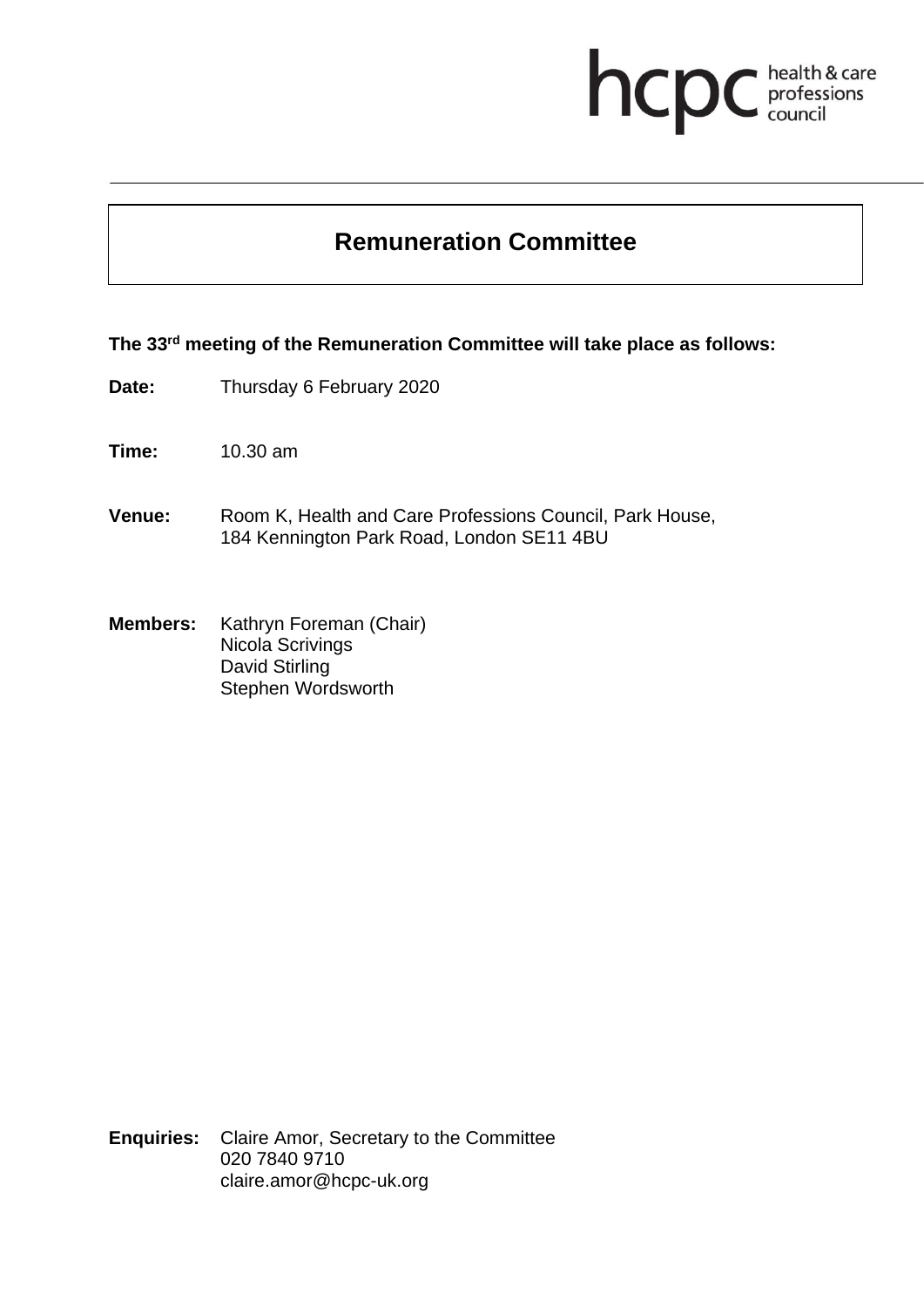## Public Agenda

| 1              | <b>Chair's welcome</b>                                                                                                          | verbal                          |
|----------------|---------------------------------------------------------------------------------------------------------------------------------|---------------------------------|
| 2              | Apologies for absence                                                                                                           | verbal                          |
| 3              | Approval of agenda                                                                                                              | verbal                          |
| $\overline{4}$ | Declaration of members' interests                                                                                               | verbal                          |
| 5              | <b>Public minutes of the Remuneration Committee meeting of</b><br>24 September 2019<br>Claire Amor - Secretary to the Committee | enclosure 1<br><b>REM 01/20</b> |
|                | Items for decision                                                                                                              |                                 |

#### **6 Expense Policy review enclosure 2 enclosure 2** Uta Pollman – Partner and HR Manager REM 02/20 Tian Tian – Director of Finance

### **Resolution**

The Committee is invited to adopt one or more of the following: 'The Committee hereby resolves that the remainder of the meeting shall be held in private, because the matters being discussed relate to one or more of the following;

- (1) information relating to a registrant, former registrant or applicant for registration;
- (2) information relating to an employee or officer holder, former employee or applicant for any post or office;
- (3) the terms of, or expenditure under, a tender or contract for the purchase or supply of goods or services or the acquisition or disposal of property;
- (4) negotiations or consultation concerning labour relations between the Council and its employees;
- (5) any issue relating to legal proceedings which are being contemplated or instituted by or against the Committee or the Council;
- (6) action being taken to prevent or detect crime or to prosecute offenders;
- (7) the source of information given to the Committee in confidence; or
- (8) any other matter which, in the opinion of the Chair, is confidential or the public disclosure of which would prejudice the effective discharge of the Committee's or Council's functions.'

| Item | <b>Reason for Exclusion</b> |
|------|-----------------------------|
|      |                             |
|      |                             |
|      |                             |
| 10   |                             |
|      |                             |
| 12   |                             |